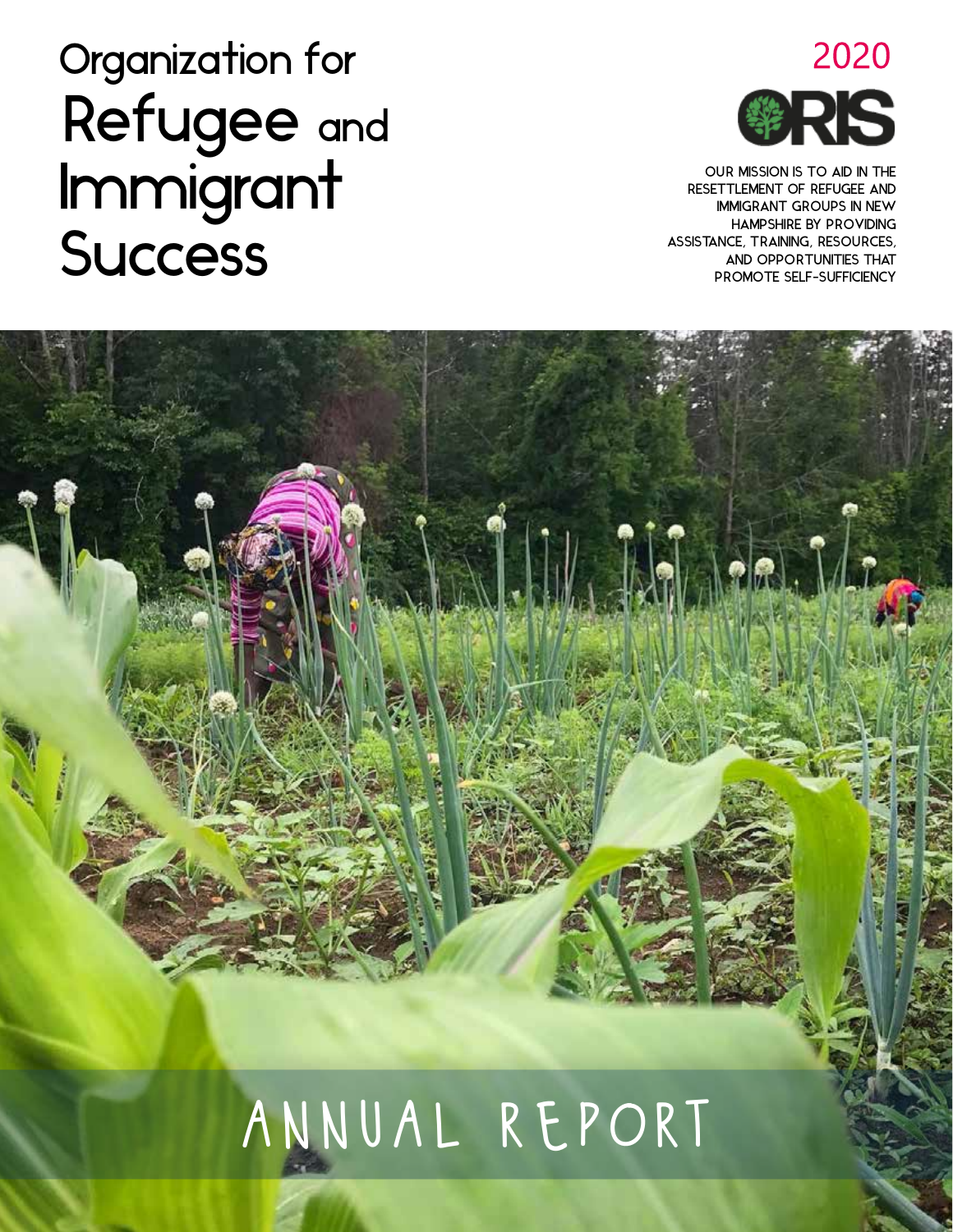

Mukhtar Idhow Executive Director

### staff

 In 2020, our staff and board represented seven countries and were fluent in thirteen languages.



Carolyn Musyimi-Kamau



Valere Mangituka



Asraa Abdulwahab



Blandine Masakarhe







Mukhtar Osman



Matthew Thorne



Charlene Higgins



Anthony Munene



Jameson Small



Minata Toure



**Laure** Witri



Allison Cunningham



Sarah Wiggins



Molly Peterson Chouaib Hannouch Abdi Dahir Patricia Islaw

Hassan Shegow Sibomana Riverian Ali Maalim

The Somali Bantu Community Association (SBCA) formed in 2005 by a group of Somali Bantu refugees living in New England. The group was funded by the US Office of Refugee Resettlement and assisted refugees to integrate into American culture.

In 2011, SBCA reformed in New Hampshire as the Organization for Refugee and Immigrant Success (ORIS), a 501(c)3 non-profit corporation. The original mission expanded, and the staff and board diversified. In fact, the majority of our board and staff

are new Americans themselves, bringing critical cultural experience and language skills to the communities served. Our board members, staff, volunteers, and partners have considerable experience assisting refugees and immigrants to succeed.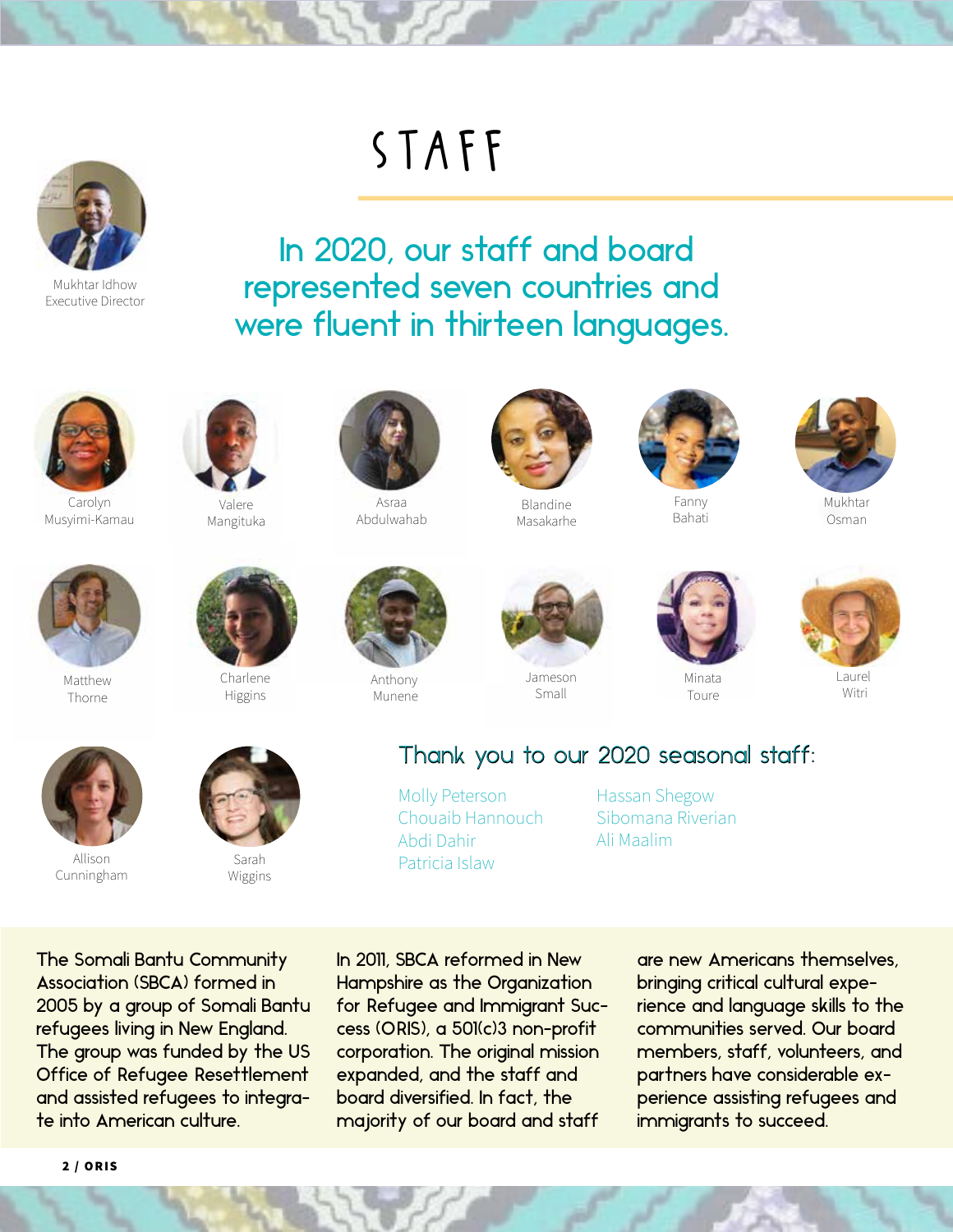# board

ORIS is the largest and longest continually operating ethnic community-based organization (ECBO) in NH.

CRISPIN MILELE Board Chair

ABUKAR MASUDI Vice Chair

AHMED WELI Board Secretary

DAVID WOUR Treasurer

BASRA MOHAMED Board Member

LINA SHAYO Board Member FAMOH TOURE Board Member

VICTORIA ADEWUMI Board Member

ALI SEKOU Board Member

HAJI MOHAMED Board Member

WILLIAM YOR Board Member



The power of ORIS lies in its cultural understanding, linguistic expertise, and first hand knowledge of the immigrant experience.

In late 2019, ORIS and New American Africans merged. As ORIS continues to grow and

engage new stakeholders, this union is an exciting milestone that increased our reach and amplified our voice for new Americans.

Throughout 2020, our communities faced many COVID-19

related challenges. ORIS staff, farmers and supporters rose together to ensure food access, employment support, and other services continued and grew throughout the year.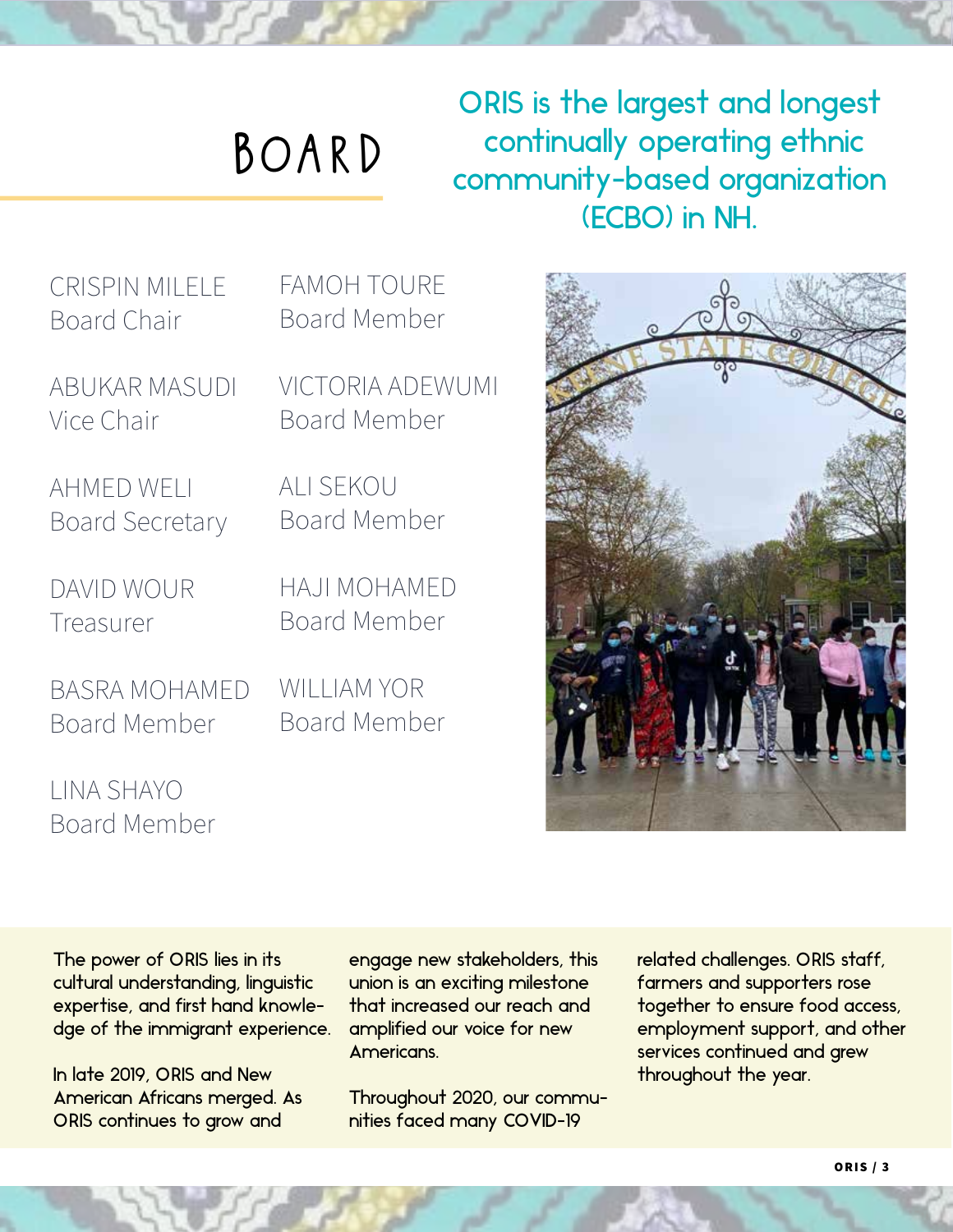### farmer training & food access

### New American Sustainable Agriculture Program (NASAP)



"I am getting old and this program keeps me fit and I feel healthy." -fresh start farmer

#### 2020 SUMMARY FRESH START FARMS



Our New American Sustainable Agriculture Program (NASAP) worked with 33 refugee and immigrant farmers during 2020 as they not only set out to grow food for their families and for markets, but to support their whole community as the coronavirus pandemic caused food shortages and interest in local foods grew. Program participants that sold food at farmer's markets, through the Fresh Start Farms CSA, and our food access initiatives nearly doubled their total revenue from 2019 to \$155,257.

- 15.1 acres of land made accessible for immigrant and refugee farmers in southern NH
- 96,719 lbs of food grown
- 45% average grocery budget reduction for farmers growing their own food
- Farmers in the program made an average of \$6,750 in produce sales at farmer's markets across the state and through the CSA, mobile market, and food hub.

#### **MOBILE** FOOD MARKET



Development Hunger Relief ORIS's food access efforts also grew in response to the effects of the pandemic and the increase of food insecurity for families, particularly in marginalized communities. The Fresh Start Food Cart, ORIS's mobile food market serves as a link between farmers and communities that otherwise have limited access to fresh, nutritious foods. To promote the program, ORIS also launched our Community Food Ambassador program to spread awareness and support the market.

In our second year, the mobile market

- Doubled sales and transactions, and quadrupled our EBT/SNAP transactions
- Expanded into Concord as a second city served
- Increased our procurement from the new American farmers in our training program by 85%
- Made 177 mobile market site stops at 20 affordable housing communities
- Sold 5,296 lbs of food to 2,147 customers
- Donated 7,800 lbs of fresh produce
- Sold \$4,207 worth of fruits and vegetables to customers with EBT + Granite State Market Match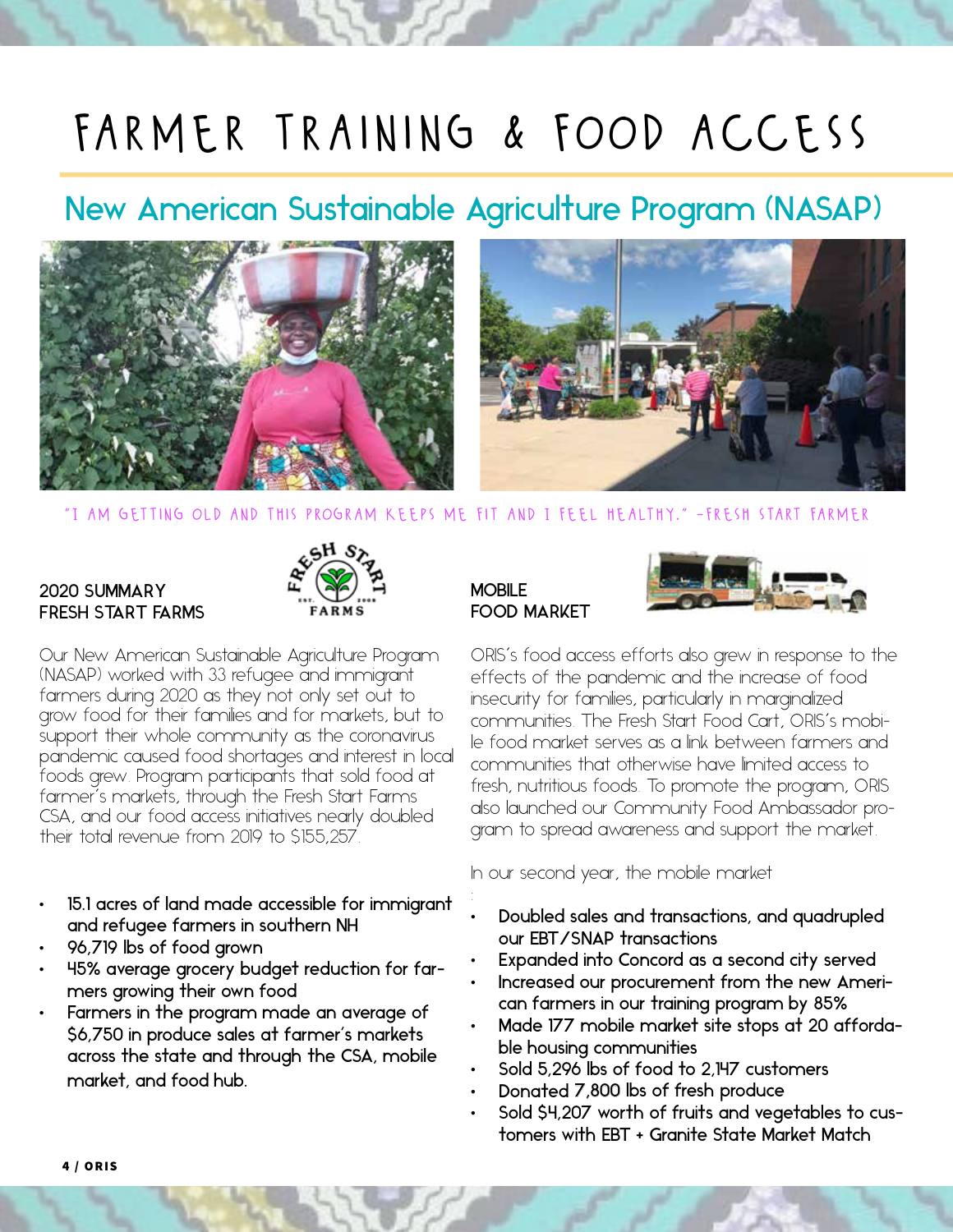### fresh start food hub

In late 2019, ORIS and Neighborworks New Hampshire entered into an agreement to renovate a downtown Manchester business into a Food Hub to support ORIS's farmer training program. The nowconstructed 3,261 square foot, two-story (basement and first floor) facility includes: a walk-in cooler; commercial kitchen for wash/prep/pack; open-format training space and dry storage in basement. The Food Hub has significantly expanded Fresh Start Farms' operations by concentrating the purchase, aggregation, distribution, and sale of fresh produce for the new Americans enrolled in ORIS' farm incubator program.

> 63% of capital raised for ORIS to fully purchase the building (\$222,500 of \$351,000) Thanks to: Jane's Trust, You Have Our Trust, Citizen's Bank, New Hampshire Charitable Foundation, Bangor Savings Bank

The Food Hub and its equipment allowed Fresh Start Farms to:

- Extend the season by 9 weeks
- Grow the Fresh Start Farms CSA from 75 to 218 customers
- Add home delivery for customers as the pandemic forced more people to stay home
- Engage with local food producers throughout New Hampshire to add products like eggs, cheese, and meats to home delivery orders
- Give farmers more time on-farm, rather than packing and delivering CSA boxes individually
- Add six new jobs when the pandemic caused severe unemployment

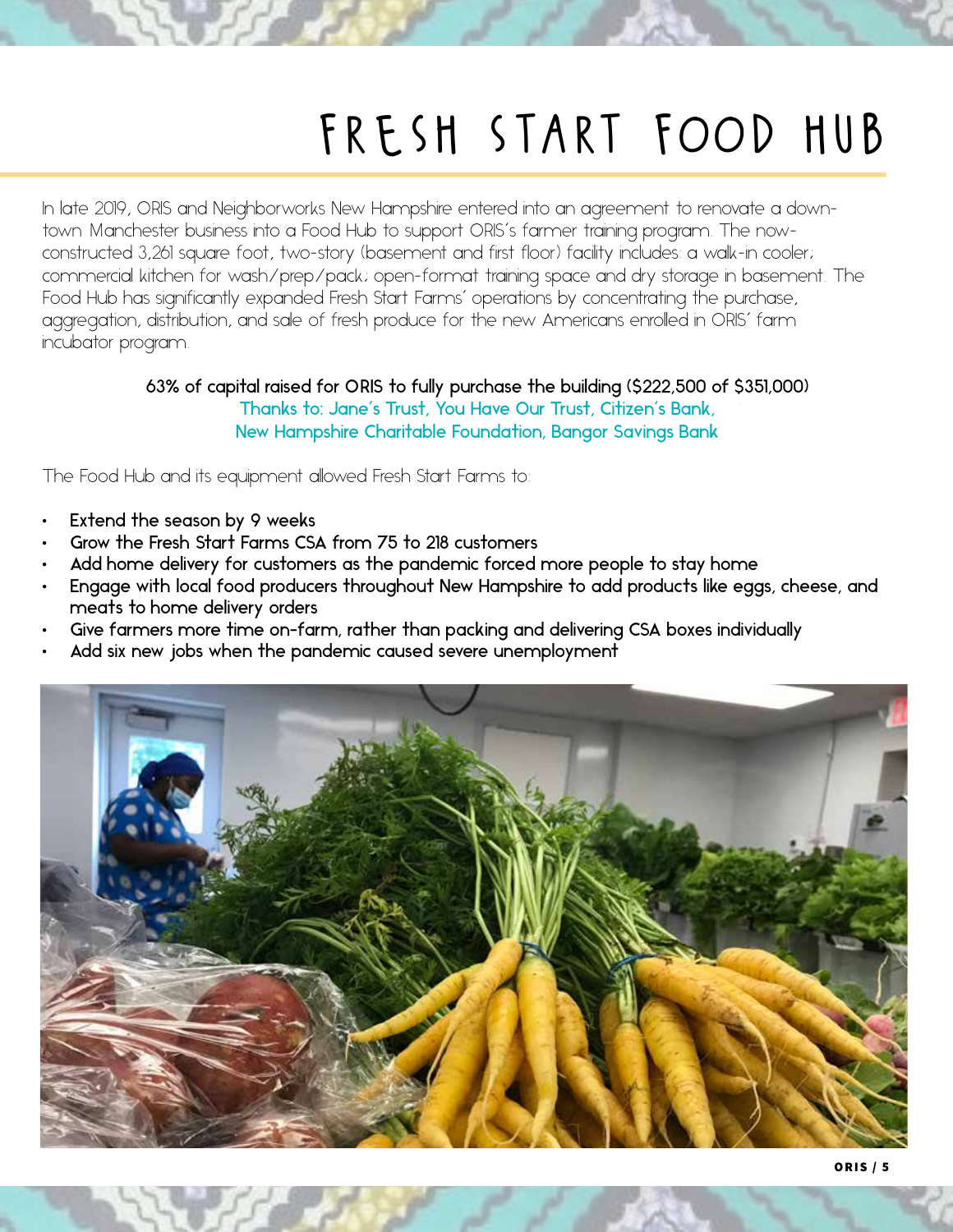### case management

In 2020, oris served 284 new american families through its case management services. case managers are out in the community with clients at doctors appointments, trainings, workshops, job interviews, home visits, and community meetings.

ORIS's bridging case management is the foundation for all of its work. Our organization was established by refugees' desire to support one another in finding employment and housing, accessing healthcare and other services, and navigating government systems and other institutions. ORIS uses a wrap-around case management approach, delivering all services an individual or household needs, or referring them to other programs as needed. As the COVID-19 virus and the pandemic's effects disproportionately impacted new American communities, ORIS focused on the needs and gaps that grew within the communities we serve. Specifically, the case management team centered delivery of these culturally and linguistically-appropriate services for their refugee and immigrant clients:

Healthy Families - utilizing education-based violence prevention and direct client services to improve wellness within family relationships. With family members under the stress of job loss, at-home learning for children, and "working from home" environments, household violence increased during the pandemic. ORIS's team of case managers worked with families, leveraging the cultural backgrounds to build stronger, healthy relationships.

Employment Services - connecting new American job seekers - particularly those who lost employment in restaurant, hotel, and other services industries during the pandemic closures – to employers offering safe, secure employment with living wages. ORIS Case Managers work to support individual's job searches, as well as plan for career growth, and "up-skilling".

COVID Relief Programs – ORIS's case management team kept closely up to date with relief efforts by the federal and state government to ensure that the new American clients it serves accessed the programs they qualified for. The team worked with clients to prevent evictions, secure stimulus payments, access expanded SNAP benefits, and other programs. Many of these programs required English literacy and/or institutional knowledge that would have otherwise prevented access.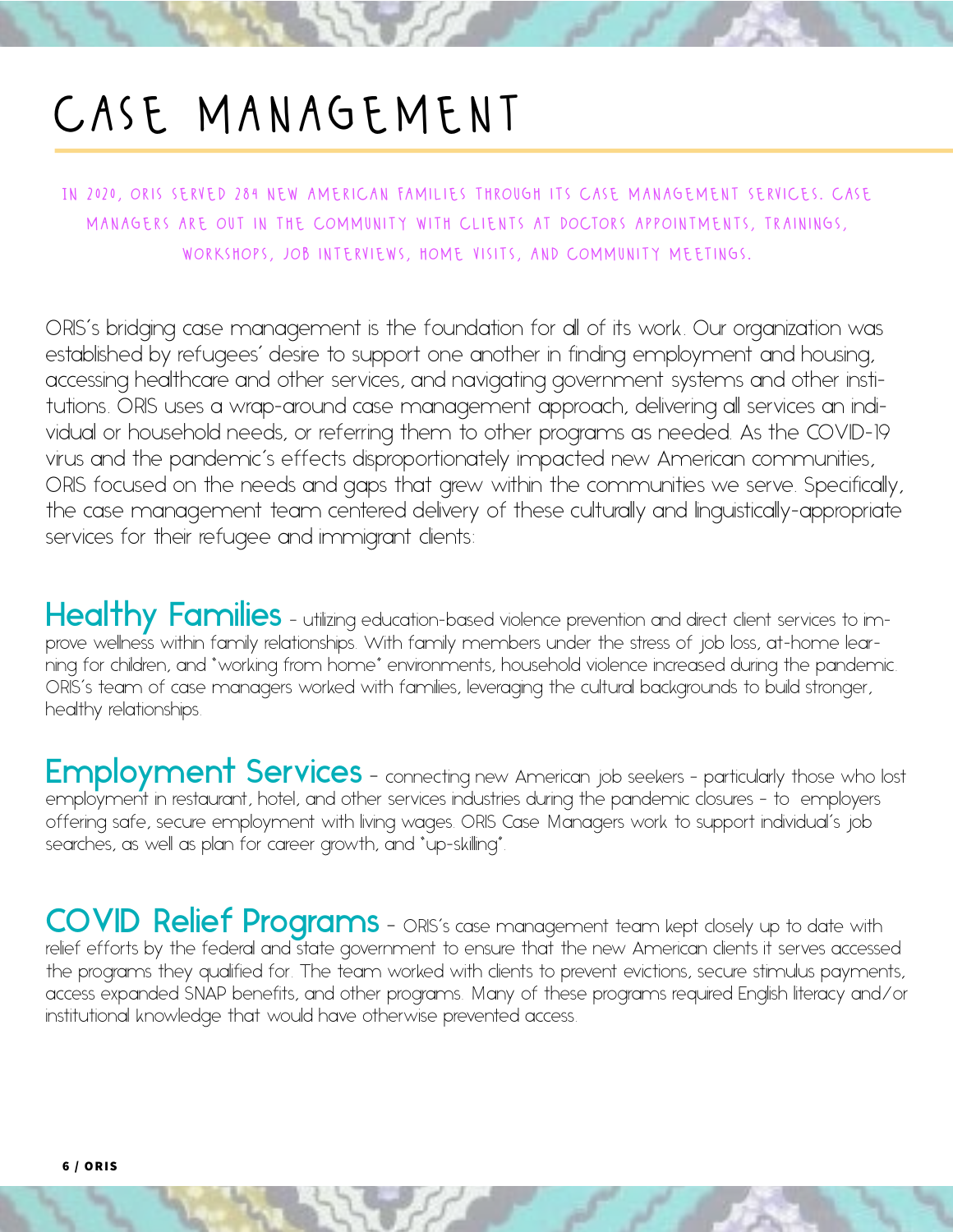### youth program

#### ORIS SUPPORTS YEAR-ROUND LEADERSHIP DEVELOPMENT OF NEW AMERICAN YOUTH & BRIDGING CASE MANAGEMENT FOR THEIR FAMILIES IN MANCHESTER AND CONCORD.

As the coronavirus pandemic closed school buildings ORIS rapidly pivoted its youth programming in 2020 to respond to the new needs faced by refugee and immigrant school children in virtual learning environments. Many new American parents are employed in "essential" roles and continued working away from their homes while children were asked to learn at home without parental support. Additionally, many families in ORIS's programs did not have their own computers, while schools were slow to provide this resource. ORIS also engaged college students and community members as volunteer tutors to provide additional academic support for youth.

In response to these challenges, ORIS worked to procure a bank of Chromebooks to loan out to families whose children would otherwise miss their schoolwork. And, the Youth team doubled down on its case management services for families and community outreach. ORIS leveraged youth to educate their communities about the pandemic, to identify families in need of emergency supports, and connecting youth with the learning supports needed in a remote environment.

- 80 youth and their families received tutoring, case management and other supportive services
- 10 youth actively engaged in community outreach around public health information
- 49 families received emergency support through youth volunteers
- 25 Chromebooks loaned to students and families for remote work
- 12 St. Anselm College volunteer tutors

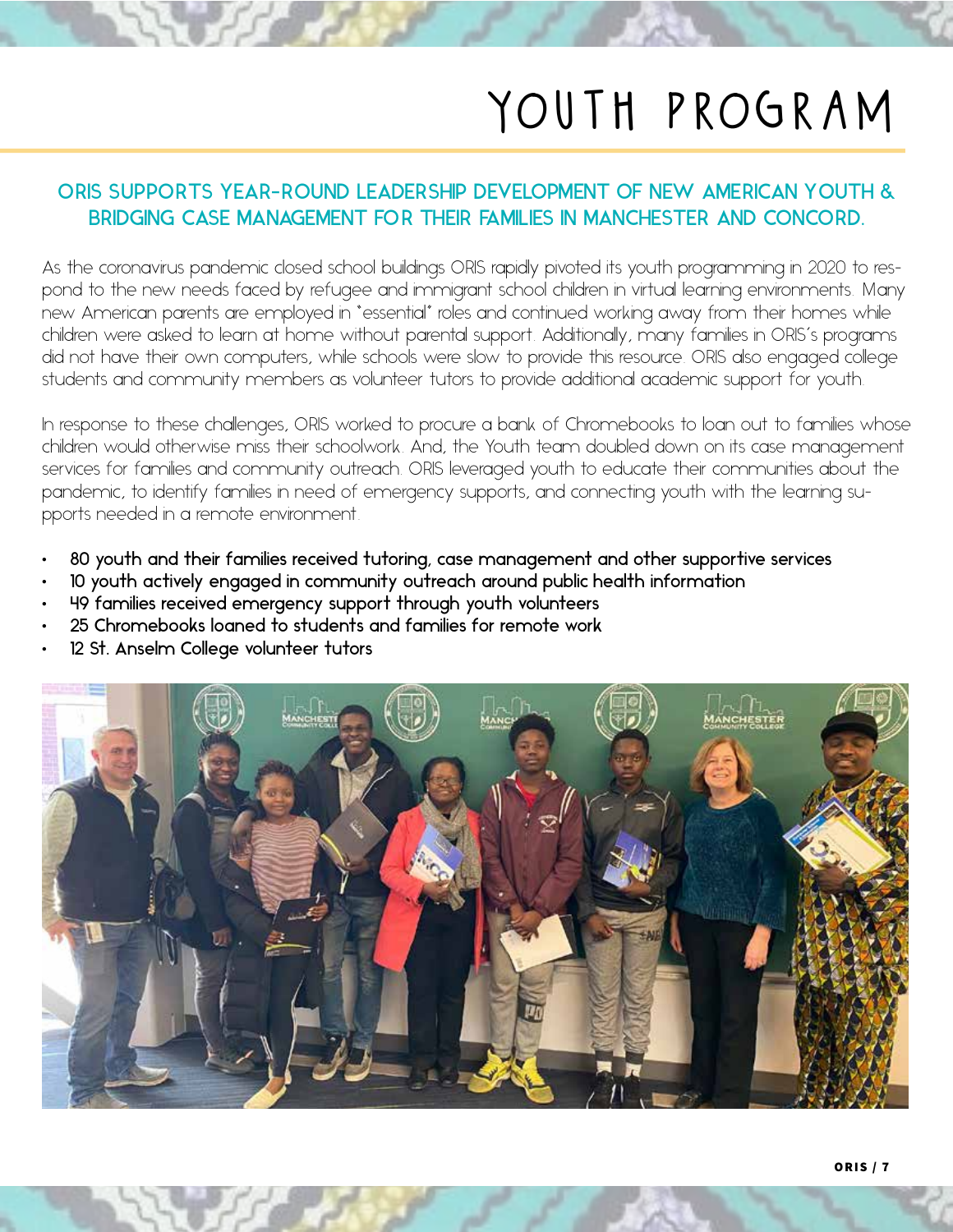## 2020 financial report

|                                                                                                                                                                                                                                                                                                       | Income                                                                                    | <b>FY 2019</b>                                         | FY 2020                                                          |
|-------------------------------------------------------------------------------------------------------------------------------------------------------------------------------------------------------------------------------------------------------------------------------------------------------|-------------------------------------------------------------------------------------------|--------------------------------------------------------|------------------------------------------------------------------|
| Thank you to our \$10,000+<br>Funders in 2020<br>Bank of America<br>US Department of Agriculture National<br>Institute of Food and Agriculture<br>Beginning Farmer and Rancher Develop-<br>ment Program                                                                                               | Contributions<br><b>Foundation Grants</b><br>Government Grants<br>Program Income<br>Other | S 14,641<br>\$37,366<br>\$433,005<br>\$4,469<br>$S$ 13 | \$43,064<br>$$866,742*$<br>\$244,850<br>\$244,677<br>\$108,656** |
| Community Food Projects<br>NH Democracy Fund<br>Citizen's Bank                                                                                                                                                                                                                                        | Total Revenue and Support                                                                 | \$809,715                                              | \$1,507,989                                                      |
| City of Manchester Community Improve-<br>ment Program                                                                                                                                                                                                                                                 | <b>Expenses</b>                                                                           | <b>FY 2019</b>                                         | FY 2020                                                          |
| Clowes Fund<br>Concord Public Library Foundation<br>Eastern Bank Foundation<br>Endowment for Health<br>Lawson Valentine Foundation<br>You Have Our Trust<br>Hannaford<br>Harvard Pilgrim Healthcare Foundation<br>Mary Gale Foundation<br>NH Children's Health Foundation<br>NH Charitable Foundation | Program<br>Operating<br>Fundraising                                                       | \$762,123<br>\$43,549<br>S <sub>O</sub>                | \$1,279,394<br>\$28,804<br>50                                    |
|                                                                                                                                                                                                                                                                                                       | <b>Total Expenses</b>                                                                     | \$805,671                                              | \$1,308,198                                                      |
| USDHHS Office of Refugee Resettlement<br>Refugee Agricultural Partnership Program                                                                                                                                                                                                                     | Net Assets                                                                                | <b>FY 2019</b>                                         | FY 2020                                                          |
| USDOJ Office of Violence Against Wo-<br>men Culturally Specific Services Pro-<br>gram<br><b>USDA Northeast SARE</b>                                                                                                                                                                                   | Beginning of Year<br>End of Year                                                          | \$171,865<br>\$175,909                                 | \$175,909<br>\$375,700                                           |
| USDA Agriculture Marketing Service Local<br>Food Promotion Program                                                                                                                                                                                                                                    | Change in Net Assets                                                                      | \$4,044                                                | \$199,791                                                        |

\*Includes \$105,000 in capital donations to support the purchase of the Fresh Start Farms Food Hub \*\* Includes PPP & EIDL income from pandemic response programs.

### to learn more about our programs & support our work, visit us at:

www.refugeesuccess.org<br>and and www.freshstartfarmsnh.com